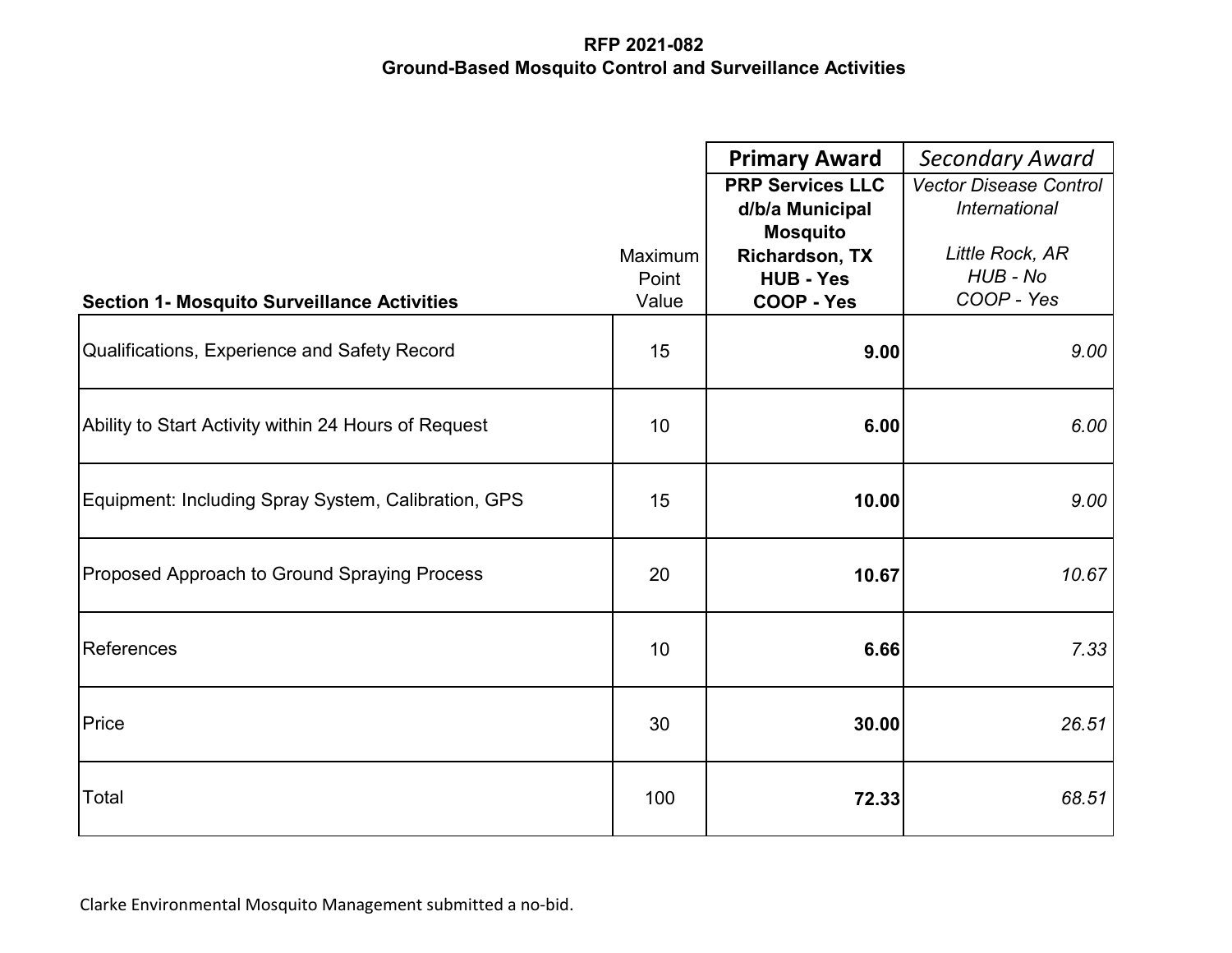|                                                      |         | <b>Primary Award</b>    | <b>Secondary Award</b>        |
|------------------------------------------------------|---------|-------------------------|-------------------------------|
|                                                      |         | <b>PRP Services LLC</b> | <b>Vector Disease Control</b> |
|                                                      |         | d/b/a Municipal         | <b>International</b>          |
|                                                      |         | <b>Mosquito</b>         |                               |
|                                                      | Maximum | <b>Richardson, TX</b>   | Little Rock, AR               |
|                                                      | Point   | <b>HUB - Yes</b>        | HUB - No                      |
| <b>Section 2-Truck-Mounted ULV Ground Spraying</b>   | Value   | <b>COOP - Yes</b>       | COOP - Yes                    |
| Qualifications, Experience and Safety Record         | 15      | 9.00                    | 9.00                          |
| Ability to Start Activity within 24 Hours of Request | 10      | 6.00                    | 6.00                          |
| Equipment: Including Spray System, Calibration, GPS  | 15      | 10.00                   | 9.00                          |
| Proposed Approach to Ground Spraying Process         | 20      | 12.00                   | 12.00                         |
| References                                           | 10      | 6.66                    | 7.33                          |
| Price                                                | 30      | 30.00                   | 28.12                         |
| Total                                                | 100     | 73.66                   | 71.45                         |

Clarke Environmental Mosquito Management submitted a no-bid.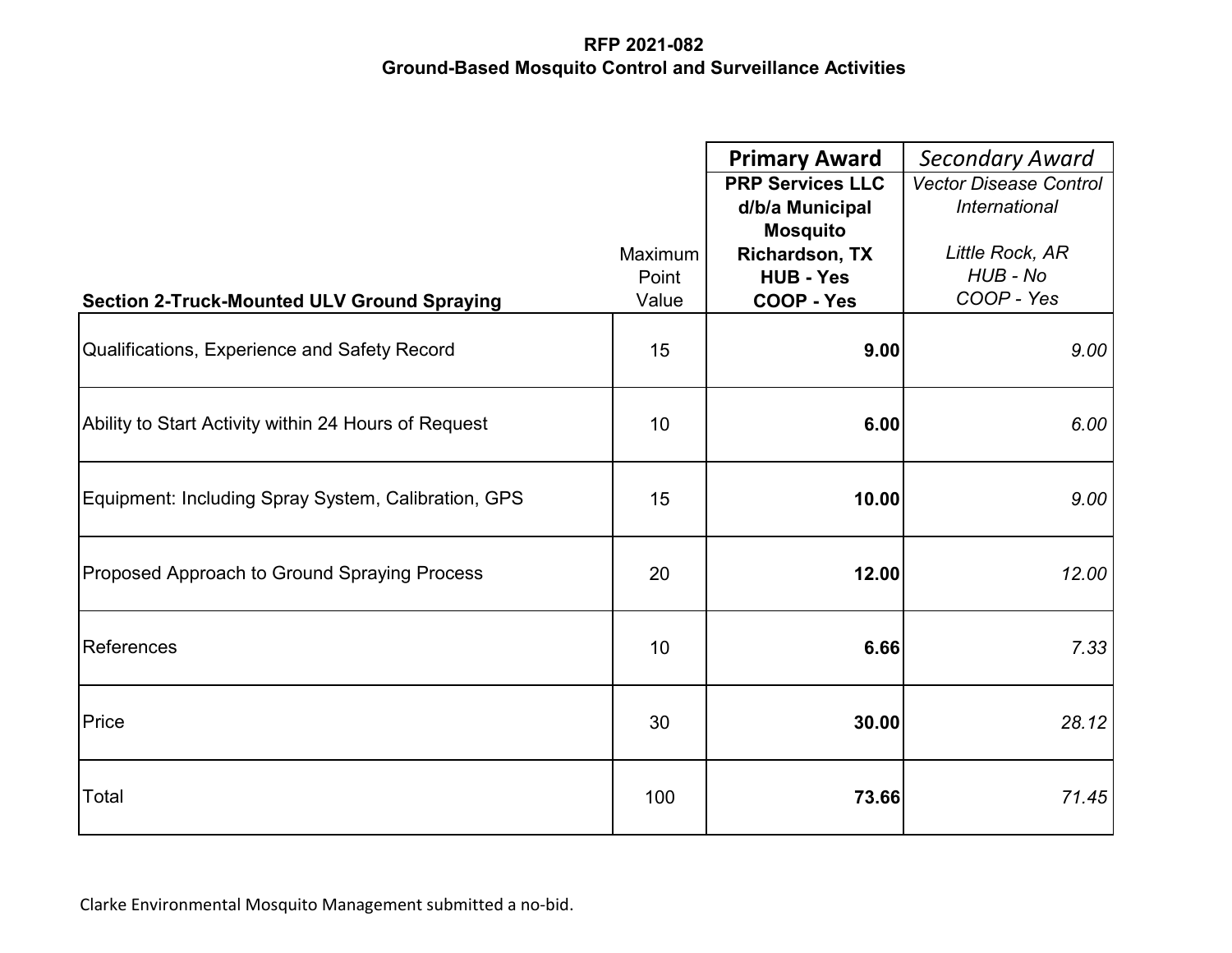|                                                                                        |                | <b>Primary Award</b><br><b>PRP Services LLC</b> | <b>Secondary Award</b><br><b>Vector Disease Control</b> |
|----------------------------------------------------------------------------------------|----------------|-------------------------------------------------|---------------------------------------------------------|
|                                                                                        |                | d/b/a Municipal                                 | International                                           |
|                                                                                        |                | <b>Mosquito</b>                                 |                                                         |
|                                                                                        | Maximum        | <b>Richardson, TX</b>                           | Little Rock, AR<br>HUB - No                             |
| <b>Section 3-ATV-Mounted and Backpack-Mounted</b><br><b>ULV and/or Thermal Fogging</b> | Point<br>Value | <b>HUB - Yes</b><br><b>COOP - Yes</b>           | COOP - Yes                                              |
|                                                                                        |                |                                                 |                                                         |
| Qualifications, Experience and Safety Record                                           | 15             | 9.00                                            | 9.00                                                    |
| Ability to Start Activity within 24 Hours of Request                                   | 10             | 6.00                                            | 6.00                                                    |
| Equipment: Including Spray System, Calibration, GPS                                    | 15             | 11.00                                           | 9.00                                                    |
| Proposed Approach to Ground Spraying Process                                           | 20             | 12.00                                           | 12.00                                                   |
| References                                                                             | 10             | 6.66                                            | 7.33                                                    |
| Price                                                                                  | 30             | 30.00                                           | 9.97                                                    |
| Total                                                                                  | 100            | 74.66                                           | 53.30                                                   |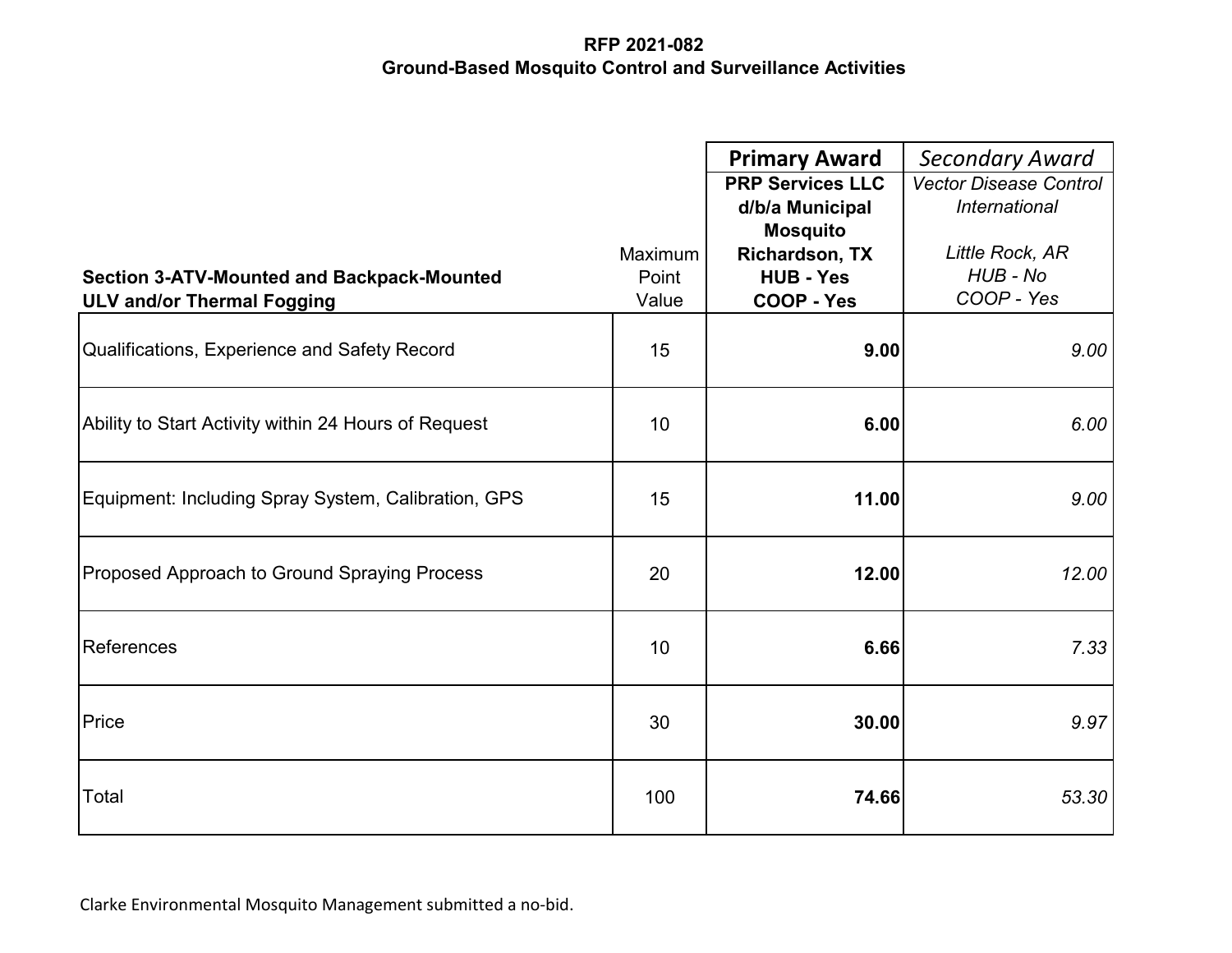|                                                      |         | <b>Primary Award</b>    | <b>Secondary Award</b>        |
|------------------------------------------------------|---------|-------------------------|-------------------------------|
|                                                      |         | <b>PRP Services LLC</b> | <b>Vector Disease Control</b> |
|                                                      |         | d/b/a Municipal         | <b>International</b>          |
|                                                      |         | <b>Mosquito</b>         |                               |
|                                                      | Maximum | <b>Richardson, TX</b>   | Little Rock, AR<br>HUB - No   |
|                                                      | Point   | <b>HUB - Yes</b>        | COOP - Yes                    |
| <b>Section 4-Truck-Mounted LV Larviciding</b>        | Value   | COOP - Yes              |                               |
| Qualifications, Experience and Safety Record         | 15      | 9.00                    | 9.00                          |
| Ability to Start Activity within 24 Hours of Request | 10      | 6.00                    | 6.00                          |
| Equipment: Including Spray System, Calibration, GPS  | 15      | 10.00                   | 9.00                          |
| Proposed Approach to Ground Spraying Process         | 20      | 12.00                   | 10.67                         |
| References                                           | 10      | 6.66                    | 7.33                          |
| Price                                                | 30      | 30.00                   | 25.74                         |
| Total                                                | 100     | 73.66                   | 67.74                         |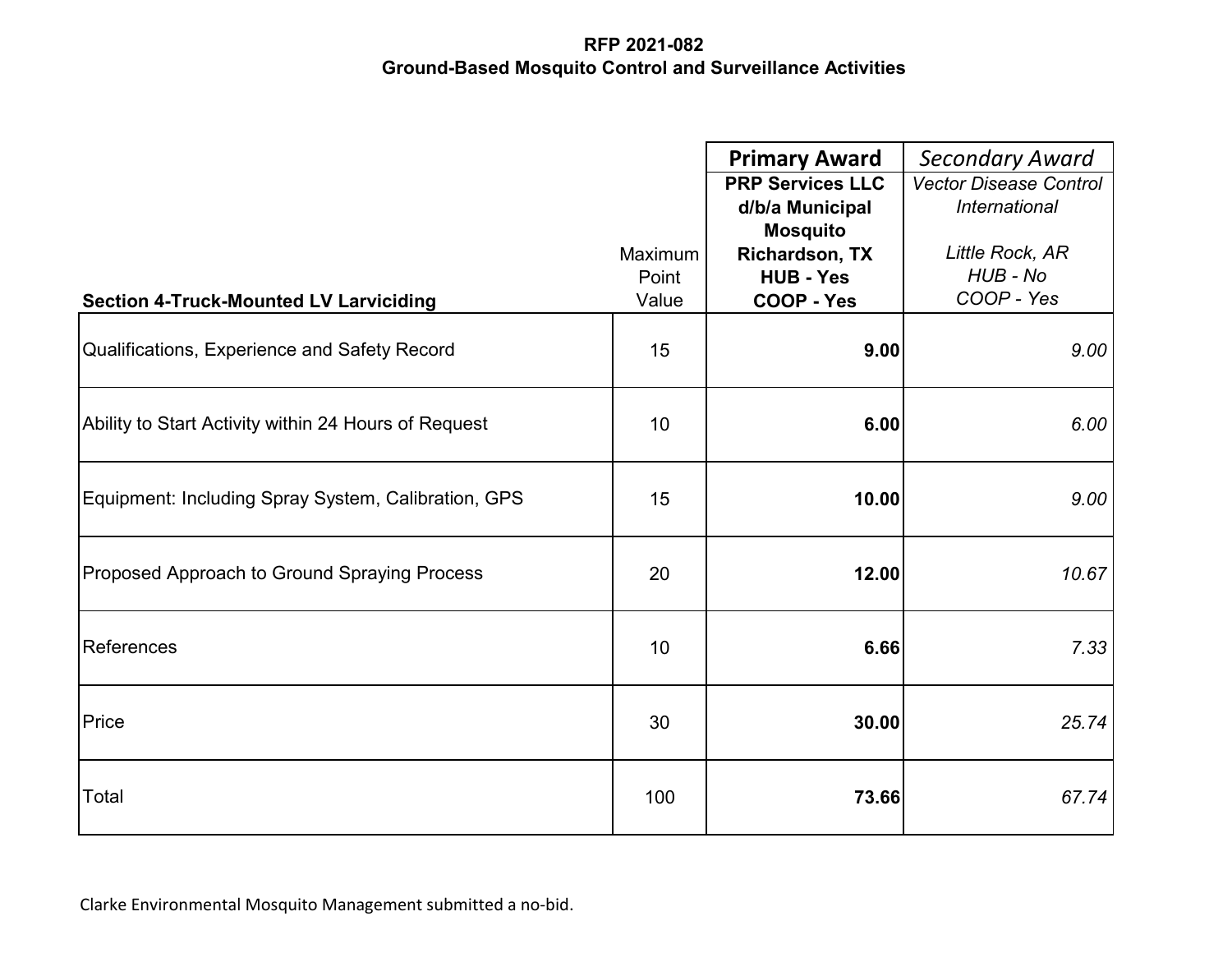|                                                      |         | <b>Primary Award</b>    | <b>Secondary Award</b>        |
|------------------------------------------------------|---------|-------------------------|-------------------------------|
|                                                      |         | <b>PRP Services LLC</b> | <b>Vector Disease Control</b> |
|                                                      |         | d/b/a Municipal         | International                 |
|                                                      |         | <b>Mosquito</b>         |                               |
|                                                      | Maximum | <b>Richardson, TX</b>   | Little Rock, AR               |
| Section 5-ATV-Mounted and Backpack-Mounted LV        | Point   | <b>HUB - Yes</b>        | HUB - No                      |
| Larviciding                                          | Value   | <b>COOP - Yes</b>       | COOP - Yes                    |
| Qualifications, Experience and Safety Record         | 15      | 9.00                    | 9.00                          |
| Ability to Start Activity within 24 Hours of Request | 10      | 6.00                    | 6.00                          |
| Equipment: Including Spray System, Calibration, GPS  | 15      | 10.00                   | 9.00                          |
| Proposed Approach to Ground Spraying Process         | 20      | 12.00                   | 10.67                         |
| References                                           | 10      | 6.66                    | 7.33                          |
| Price                                                | 30      | 30.00                   | 19.41                         |
| Total                                                | 100     | 73.66                   | 61.41                         |

Clarke Environmental Mosquito Management submitted a no-bid.